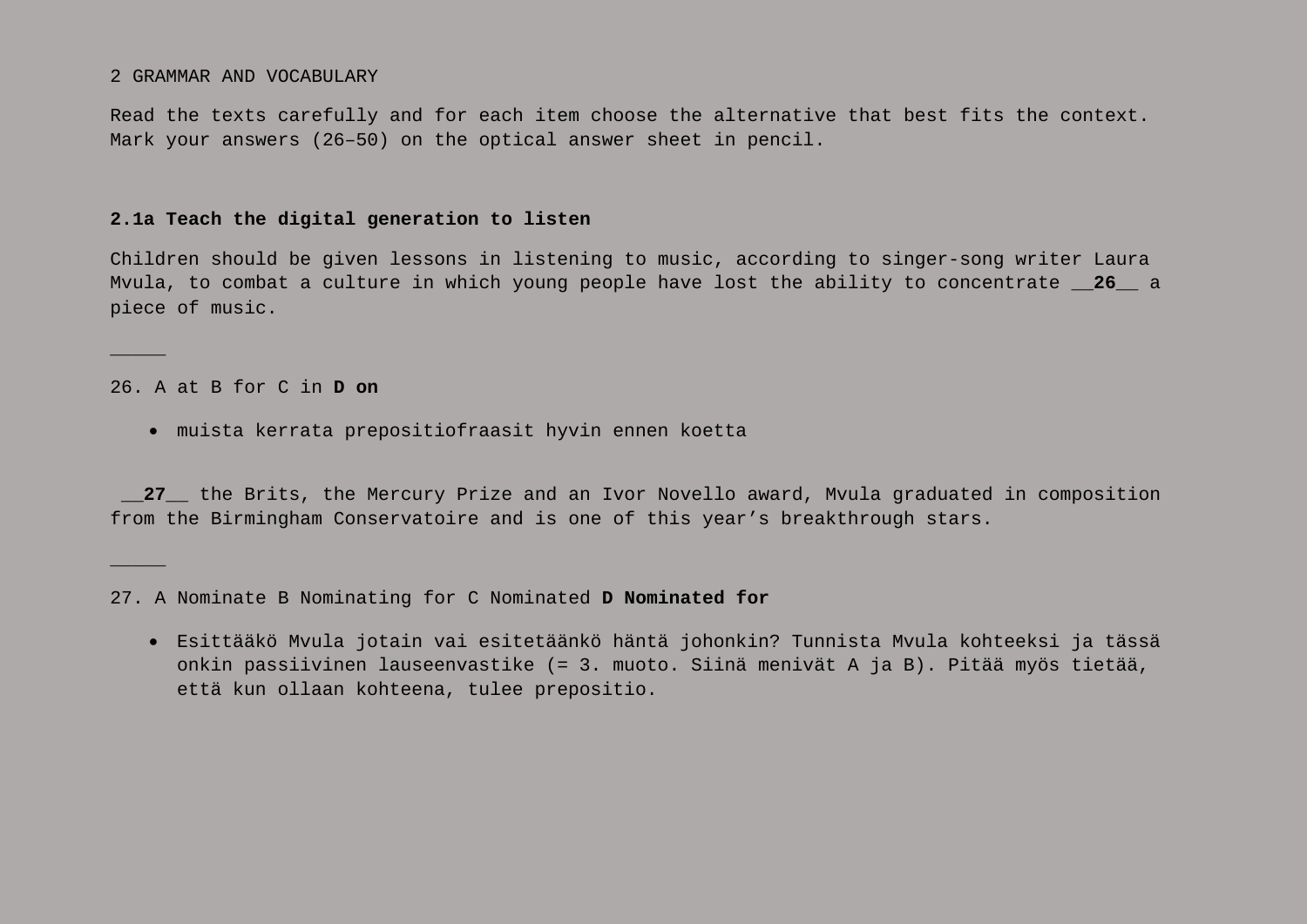The 30-year-old singer and pianist began writing songs on her laptop **\_\_28\_\_** as a supply teacher in a Birmingham secondary school.

28. A on working **B while working** C worked D has worked

- Aktiivinen lauseenvastike (=-ing-muoto):…while she was working. Began osoittaa imperfektin. While voisijopa puuttua tuosta ja se olisi oikein.
- C toimisi, jos olisi 'while she worked'

 $\overline{\phantom{a}}$ 

 $\overline{\phantom{a}}$ 

 $\overline{\phantom{a}}$ 

- A tarkoittaa: 'heti kun aloitti hommat'
- D ei sovi edes sequence of tenses-teoriaan.

She fears that the pace of 21st-century life means that the art of listening to music, **\_\_29\_\_** a classical symphony **\_\_29\_\_** a contemporary album designed **\_\_30\_\_** as a coherent whole, is being lost.

29. A neither – nor **B whether – or** C and – and D both – and

• A ei käy järkeen, B on paras, C ei järkeä ja olisi vielä huonoa tyyliäkin, D ei ole mielekäs sekään

30. A hearing B heard **C to be heard** D to be hearing

• a contemporary album pitää käsittää kohteeksi ja passiivista predikaattia siis puuttuu: C on passiivin perusmuoto nykyviittauksella.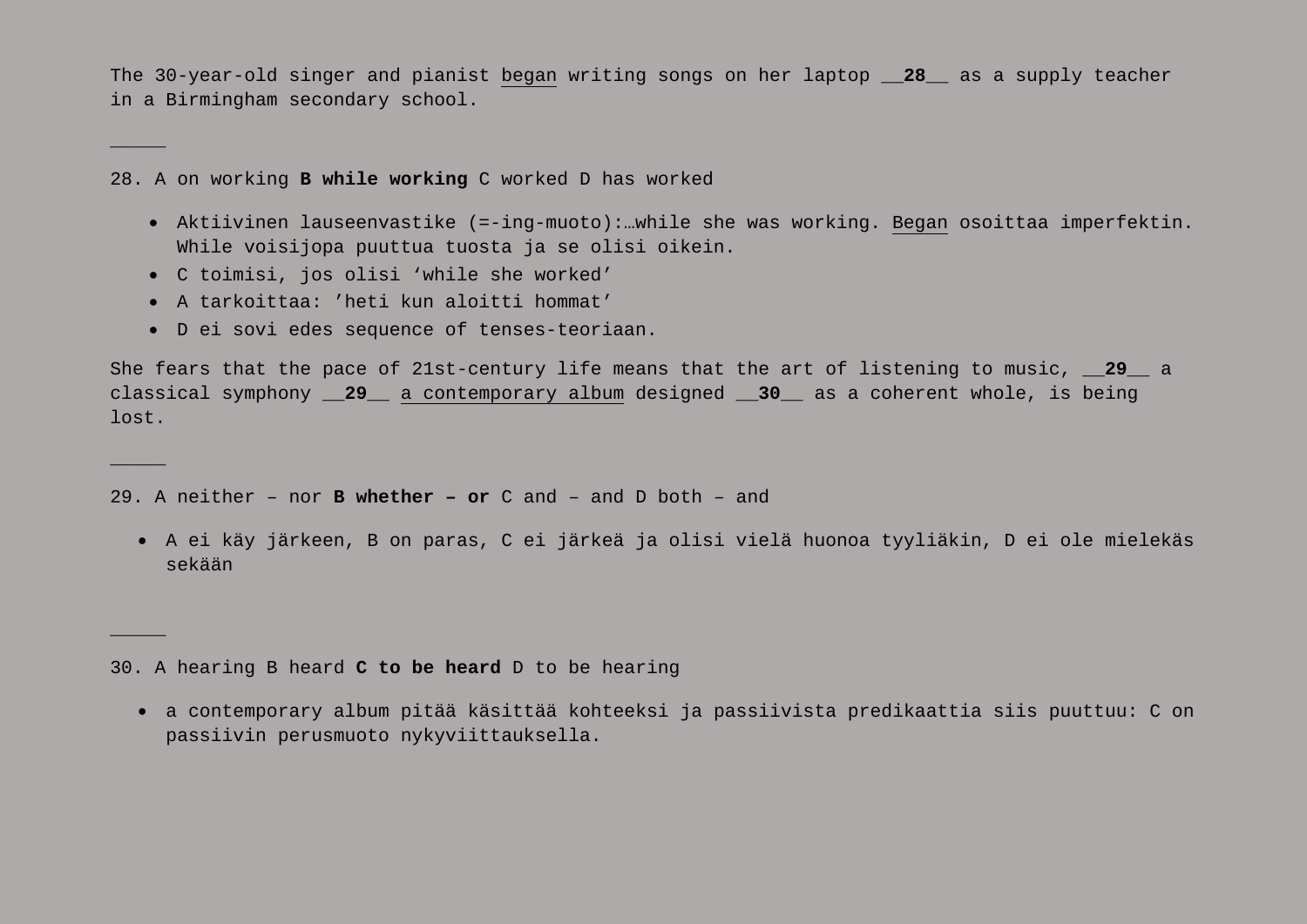"Learning how to listen is just as important as learning how to sing or play," said Mvula, whose music is informed **\_\_31\_\_** jazz, soul and gospel.

31. A about **B by** C for D in

 $\overline{\phantom{a}}$ 

 $\overline{\phantom{a}}$ 

- harvinaisempi merkitys tässä: olla saanut vaikutteita. BY on tässä passiivin agentin tunnus.
- to be informed about on olemassa, mutta ei sovi tähän: musiikkia ei ole informoitu

"It is a discipline to listen, but we don't really do that any more. Half an hour a week set aside just for listening to music in schools would be a good start. It's replenishing just to have that time."

Children might even be taught that volume is not everything. "I used to only play things at maximum volume, but now I understand that to **\_\_32\_\_** music you can listen without killing your eardrums," Mvula says.

#### 32. A appeal B apply **C appreciate** D approve

- appeal TO pitäisi olla, B on soveltaa musiikkia, C arvostaa , D approve 'hyväksyä?'Naahh!
- sanastokohta, mieti mitä kielioppia kukin vaihtoehto tarvitsisi ympärilleen ja tietysti mietimme merkitystä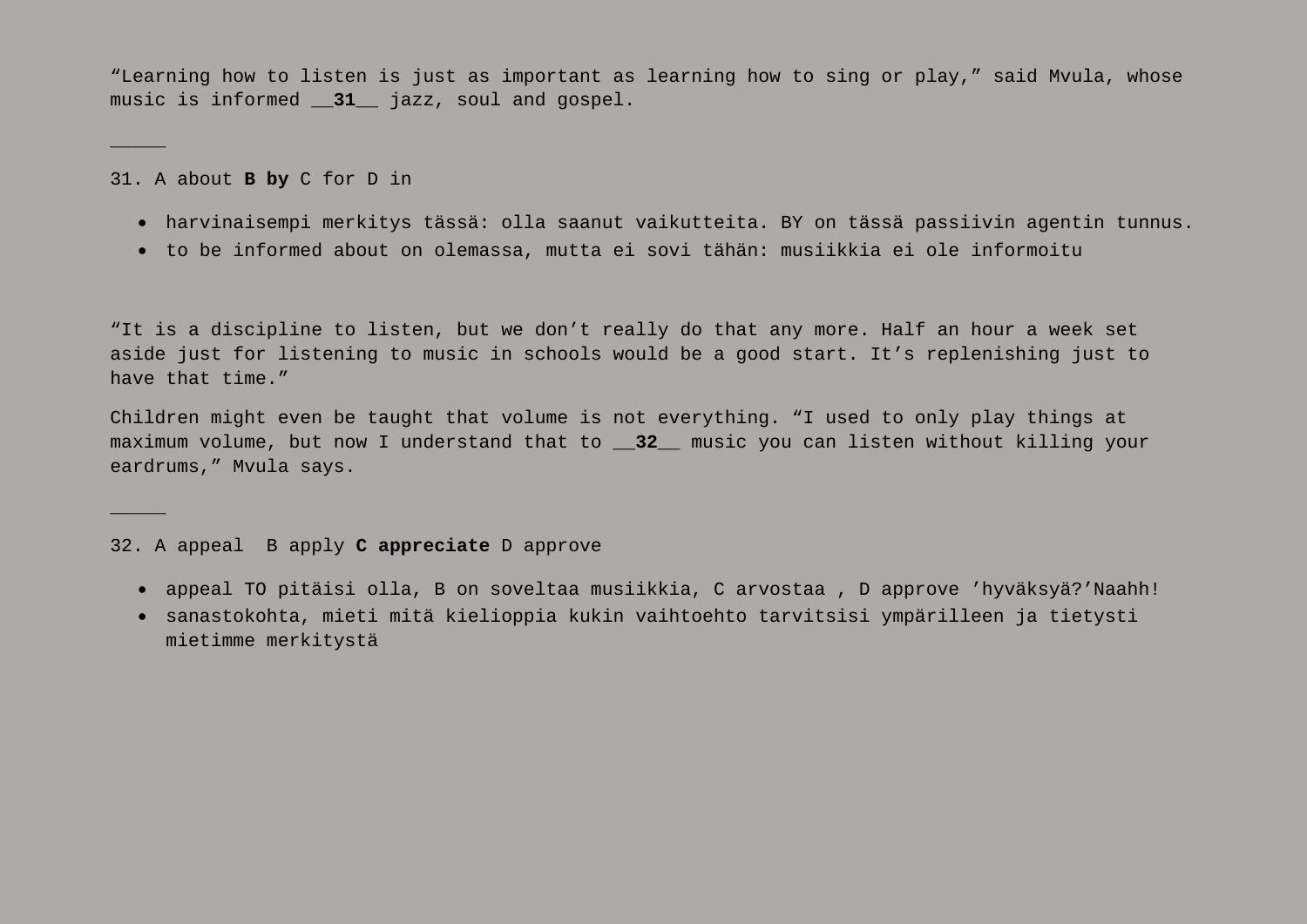Mvula explained the importance of listening to an audience of 100 music students at a Royal Albert Hall masterclass as she prepared for her performance at a Late Night Prom next week, when she **\_\_33\_\_** premiere her orchestral album with the Metropole.

33. **A will** B would C shall D ought

 $\overline{\phantom{a}}$ 

• Sequence of tenses-teoria tuntuisi vaativan tähän WOULD, mutta tuo NEXT WEEK on sanomalehden oletettavaan lukupäivään nähden tulevaisuutta ja sen perusteella WILL

The Independent on Sunday, 10 August 2014(adapted)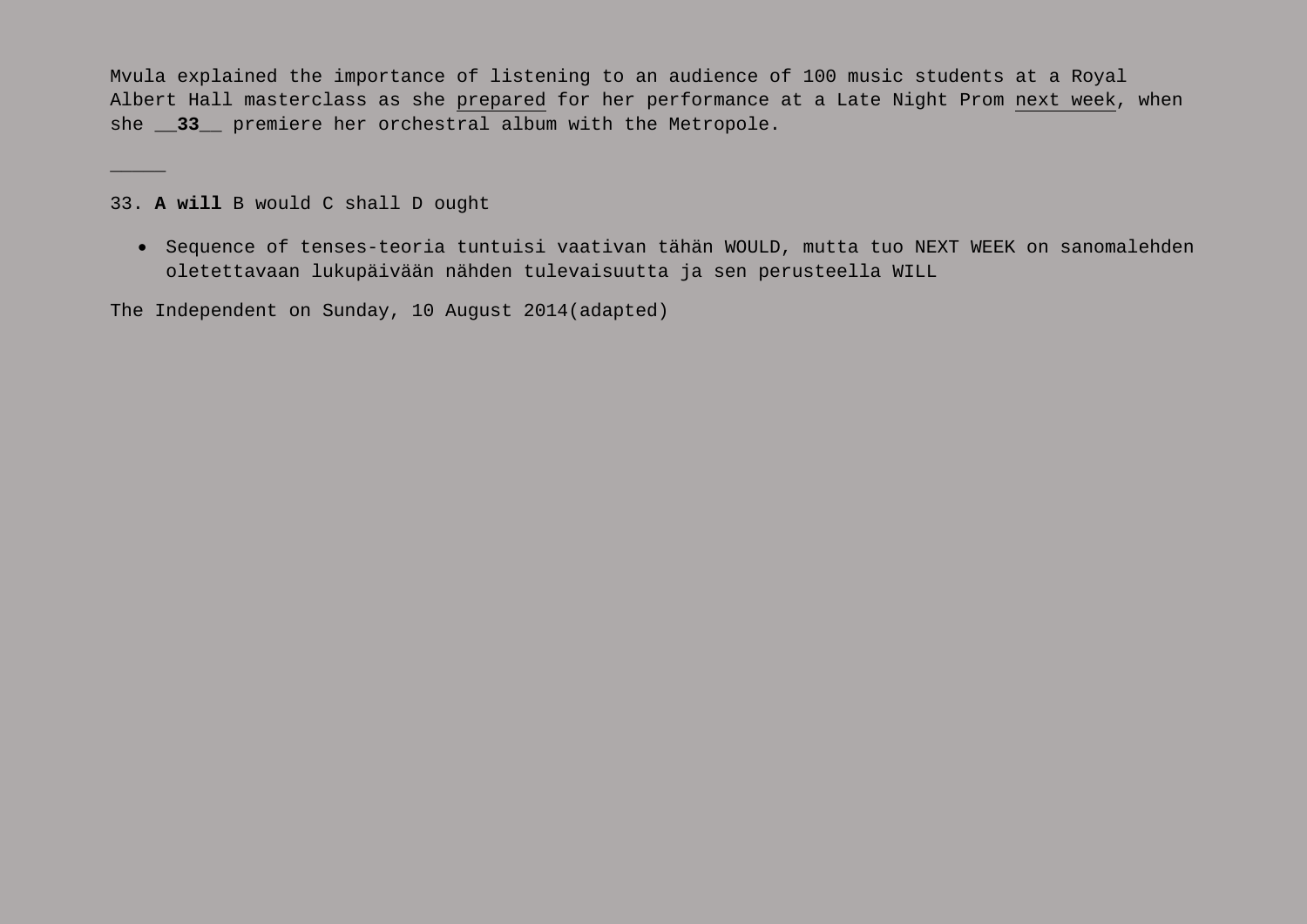#### **2.1b Weather Eye**

 $\overline{\phantom{a}}$ 

 $\overline{\phantom{a}}$ 

 $\overline{\phantom{a}}$ 

Fog is the curse of seafarers. Pounding drums were used to guide the Vikings safely into harbor, an **\_\_34\_\_** gong was used in Ancient China, but in most places a bell was rung to warn sailors.

34. A empire B empirical **C imperial** D imperially

• A on vähän kökkö, B se ei ole 'kokemusperäinen', C on hyvä, D varo tätä: -ly on adverbi, ei adjektiivi

With the invention of gunpowder, cannons were often used, and one of the most famous was the gun at Boston harbor that from 1719 onwards **\_\_35\_\_** at half-hourly intervals, America's first official fog warning.

35. **A boomed** B listened C sensed D heard

• Mitä ase (the gun) tekee? Jyrähtää?, kuuntelee?, aistii?, kuulee?

The proper foghorn was **\_\_36\_\_** in the 1850s by Robert Foulis.

36. **A invented** B found C founded D discovered

- Keksittiin?, löydettiin jostain?, perustettiin?, löydettiin jotain olemassa olevaa?
- no uusi keksintöhän se oli, siis A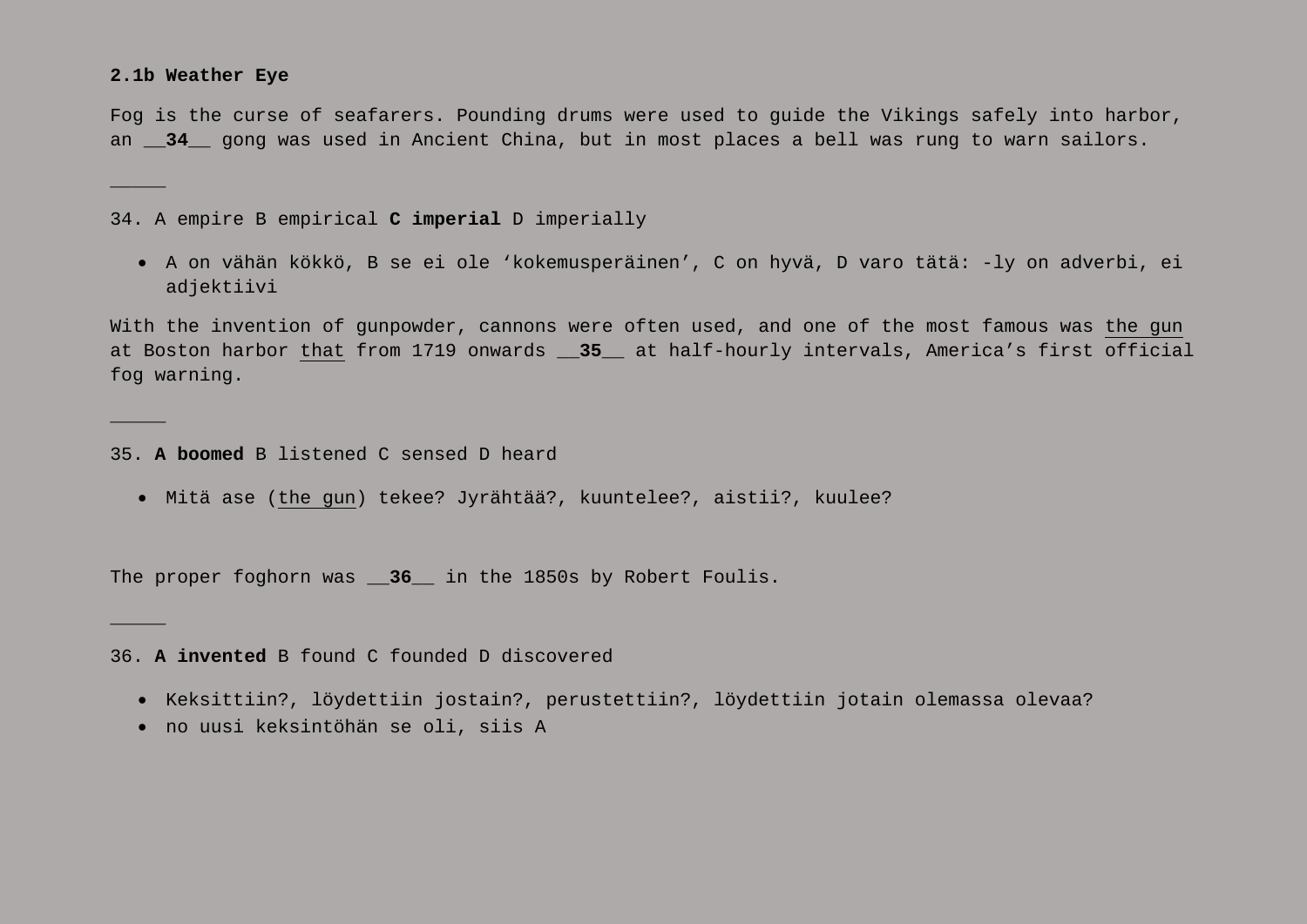Walking home in the fog one night, Foulis heard his daughter playing the piano in the distance and noticed that low notes were heard farther away. He realised this **\_\_37\_\_** to fog signals and developed an automatic steam-powered horn system that would blast **\_\_38\_\_** regular intervals louder than a bell and be far less dangerous than a cannon.

37. A had applied B has been applied C can be applied **D could be applied**

- realized vaatii sequence of tenses-ajattelun mukaisesti mennyttä aikaa peräänsä ( siis ei B eikä C)
- A tarkoittaisi, että ilmiö olisi jo aiemmin soveltunut

38. **A at** B by C in D on

 $\overline{\phantom{a}}$ 

 $\overline{\phantom{a}}$ 

 $\overline{\phantom{a}}$ 

• BY ja ON pois, eivät kuulsta edes oikeilta ja jäljelle jää vanha kunnon IN/AT-dilemma ja siitä valitaan AT

In 1895, Robert Hope-Jones, a church organ designer in England, developed a deep-tone organ pipe, the diaphone. "The diaphone is the most clamorous fog signal in the world. It has a roar like an advancing tornado, opening with a bellow like a bull moose and winding **\_\_39\_\_** a grunt that shakes the atmosphere", wrote the San Francisco Call newspaper.

39. A down B down from **C up with** D with

• A 'vähentää toimintaa', 'rentoutua' B FROM on vääränsuuntaista toimintaa, C on just pistää 'vettä myllyyn', 'lisätä kierroksia' , D ei toimi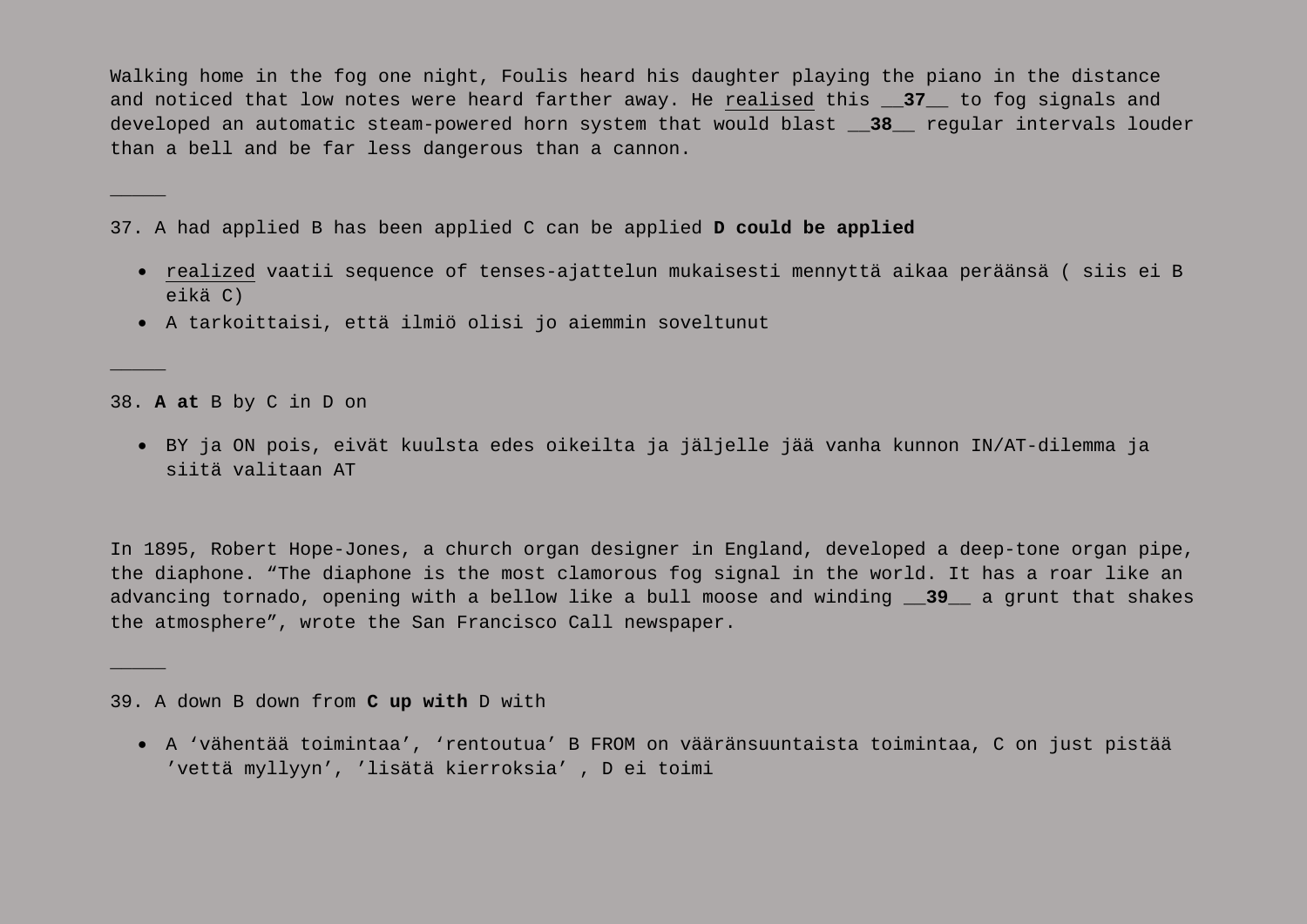Hope-Jones patented his foghorn in 1896 — he later **\_\_40\_\_** to the US where the diaphone proved a huge success for the Wurlitzer organ, best known for the music accompanying silent movies and

live performances.

 $\overline{\phantom{a}}$ 

40. A removed **B emigrated** C changed D transformed

• siirsi?, muutti maasta?, vaihtoi?, muutti toiseen muotoon? Paikanmääre **the US** tukee valintaa B.

The Times, 26 September 2014 (adapted)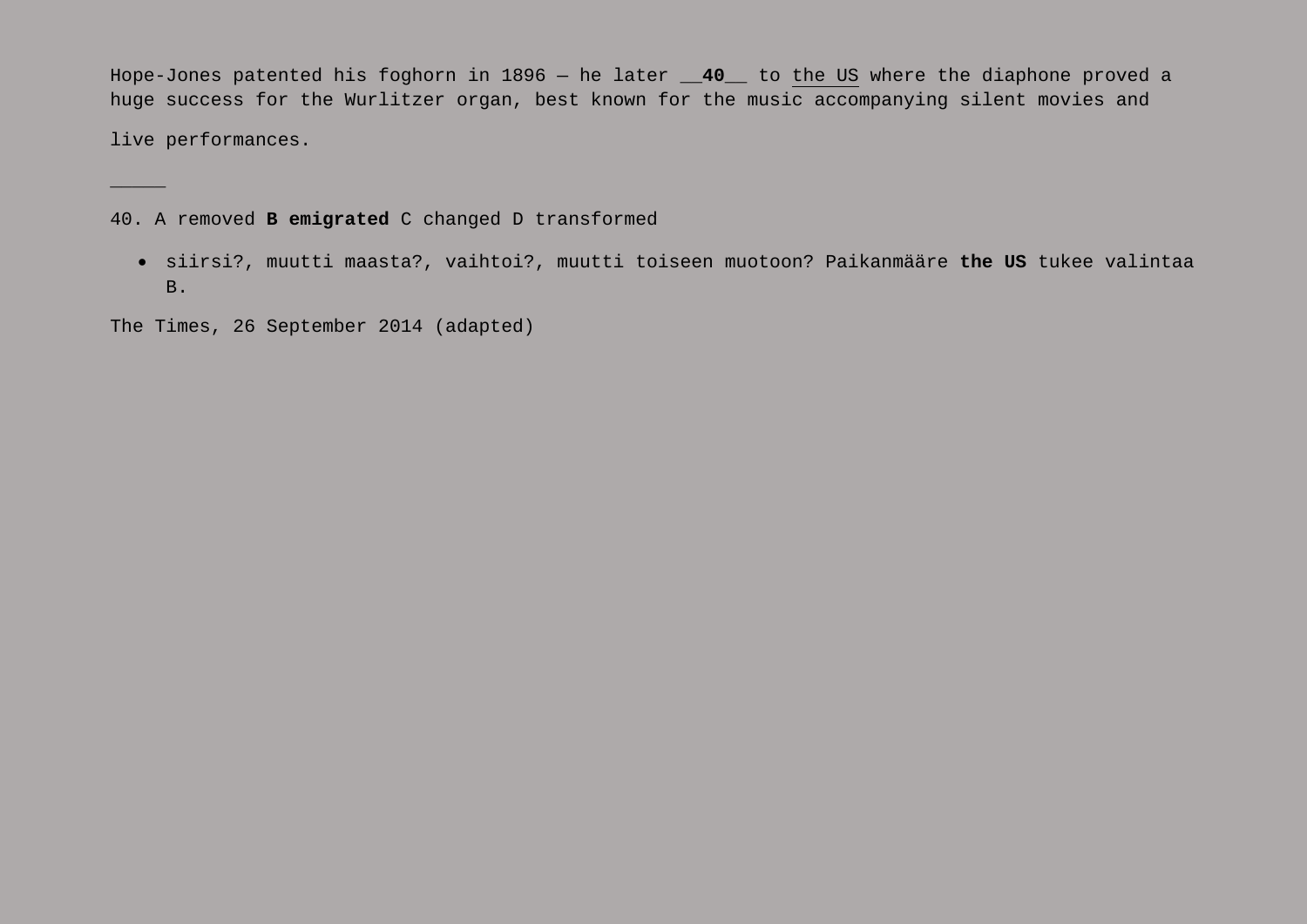#### **2.1c Your money**

Learning how to budget and steering well clear of payday loans are two of the most important lessons **\_\_41\_\_** at university,

Iona Bain says.

 $\overline{\phantom{a}}$ 

 $\overline{\phantom{a}}$ 

 $\mathcal{L}$ 

41. A learn B to have learnt **C to be learnt** D learning

• tunnista lesson kohteeksi, siis passiivinen predikaatti puuttuu ja eihän siinä jää kuin C enää mahdolliseksi.

Peer pressure and the so-called "fomo" phenomenon is driving students into unnecessary debt as half of all undergraduates **\_\_42\_\_** out of money before the end of the month, research has shown.

42. A resolve B resist C resort to **D run**

• ratkaista?, vastustaa?, turvautua jhkn? vaiko peräti 'rahat loppuvat'? Fraasiverbit eivät ole osiensa summia.

Financial education firm Blackbullion said nearly a third of students blame "unexpected expenses" for the shortfall in their finances, 43 \_38 per cent admit they splash out more often than expected.

43. A as B because **C while** D when

• AS on liikaa 'samaan aikaan, kun', BECAUSE ei toimi: ei syy-seuraus-suhdetta, C WHILE toimii mukavasti: kun taas, WHEN viittaa liikaa aikaan. WHEREAS olisi toiminut, muttei ollut tarjolla.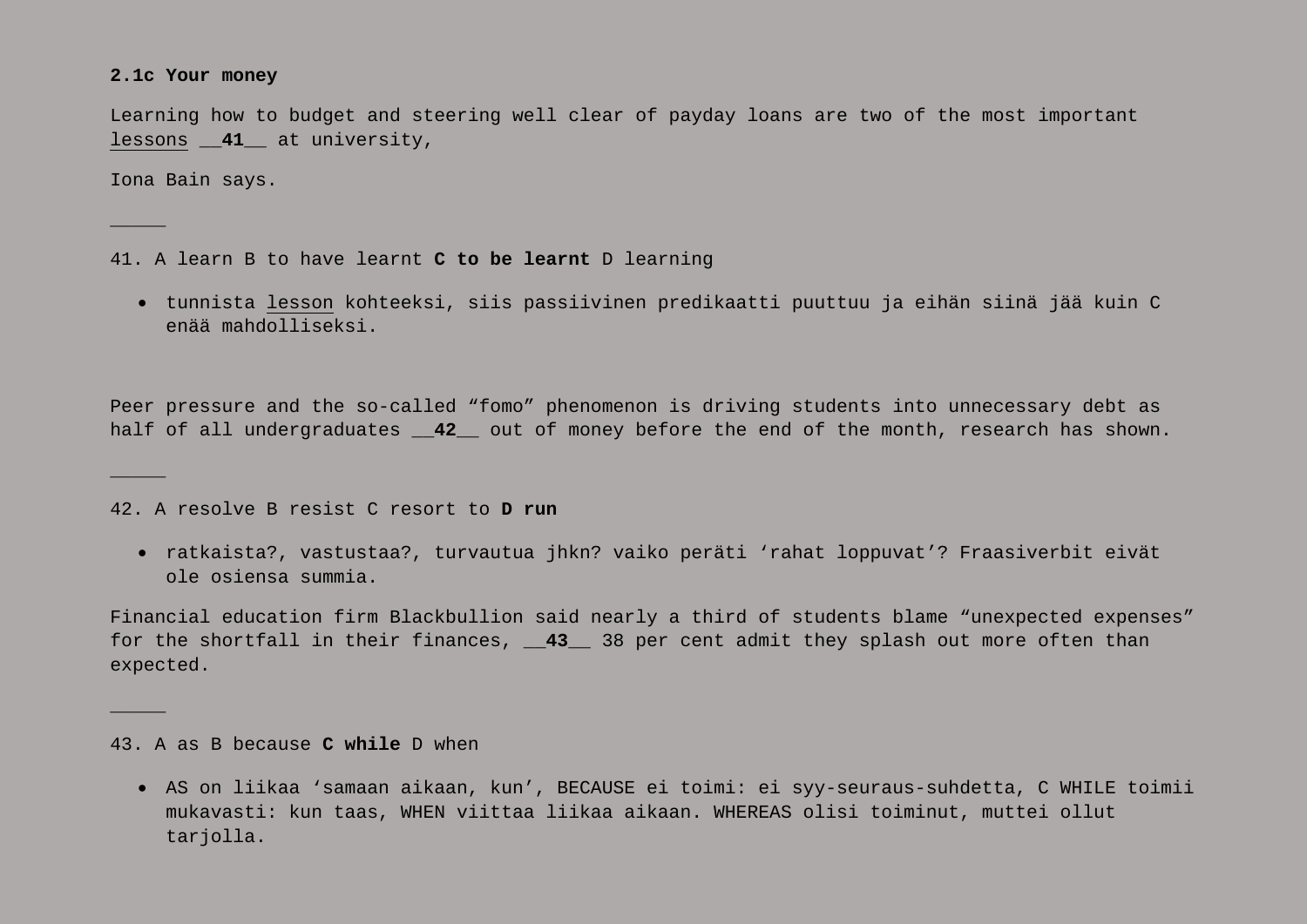The Money Charity has already warned that some students in England may need as much as £750 a month to pay for their accommodation, even after **\_\_44\_\_** the maximum funding available through maintenance loans.

44. A received B have received **C receiving** D being received

- tehtyään jtkn = after + -ing-muoto (siis ei A eikä B)
- some students tunnistetaan subjektiksi, eli aktiivista predikaattia puuttuu, siis C
- D olisi passisinen muoto

This could leave the average English student based in London with just £449 to live **\_\_45\_\_** each month.

45. A at B by C in **D on**

 $\overline{\phantom{a}}$ 

 $\overline{\phantom{a}}$ 

 $\overline{\phantom{a}}$ 

• asua jsskn paikassa?, elää jnkn mukaisesti?, asua? vaiko elää jollakin rahamäärällä?

But Blackbullion's Vivi Friedgut said the majority of students still **\_\_46\_\_** to use their scarce funds in an "efficient" way: "The biggest cause of unnecessary debt is peer pressure.

46. A detest **B fail** C repel D subdue

• inhoavat?, eivät onnistu?, karkoittavat?, tukahduttavat? No B tietenkin.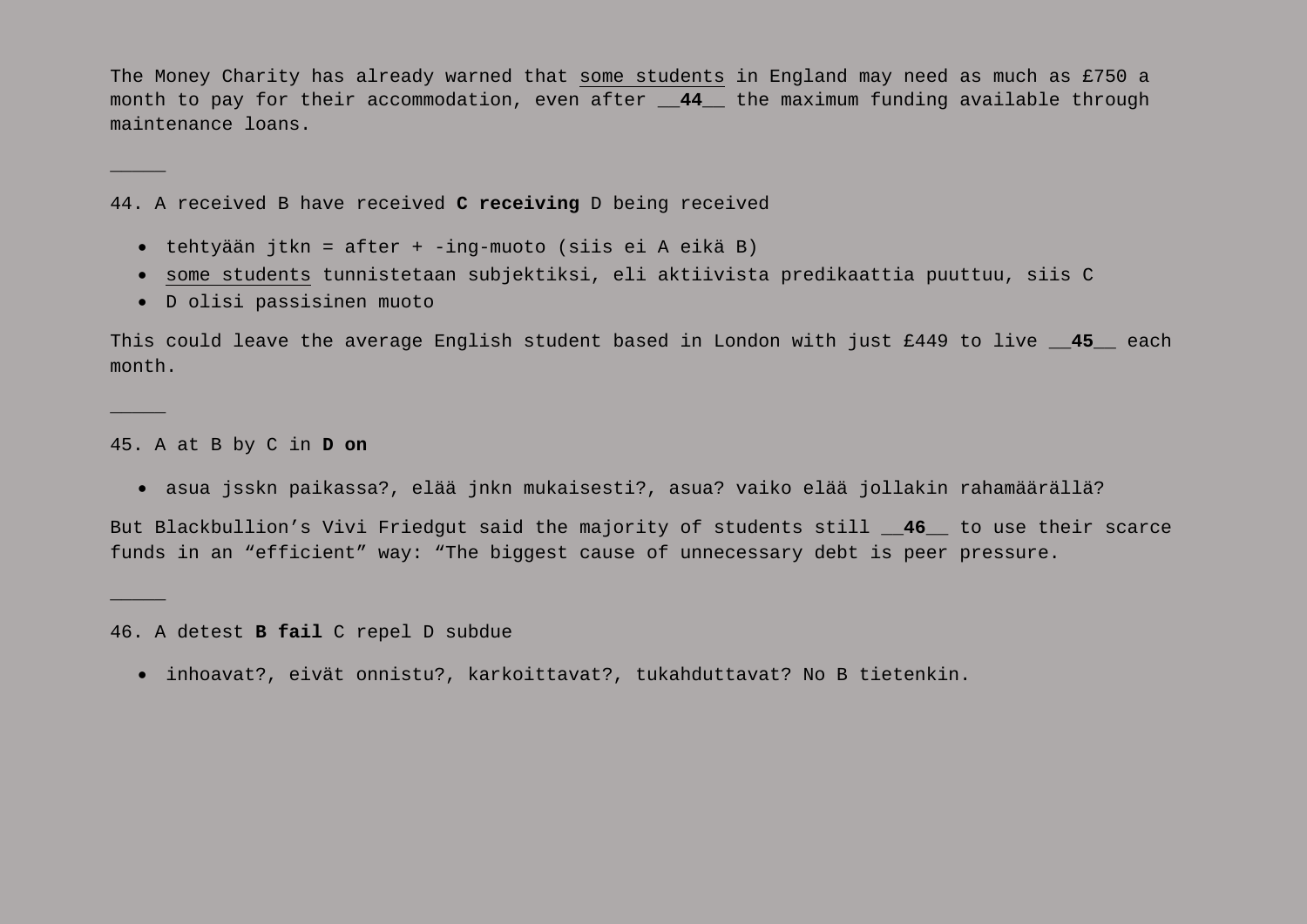That, 47 with the influence of celebrity culture and constant invitations to access credit, tempts many to spend money they don't have. Debt is the new normal for students.

47. A combine B combining **C combined** D combination

- TAAS lauseenvastike: when it is combined
- passiivinen lauseenvastike = 3. muoto pääverbistä

If your bank account is zero, **\_\_48\_\_** to use your credit card so you can learn to live within your limits.

48. A repel the influence **B resist the temptation**

C push the limit D follow the urge

• A karkoita vaikutus? MTÄH?

 $\overline{\phantom{a}}$ 

 $\overline{\phantom{a}}$ 

- B vastusta kiusausta (TOIMII!)
- C puske (luotto)rajaa? Ei järkeä.
- D seuraa mielihalua? Ei toimi tämäkään.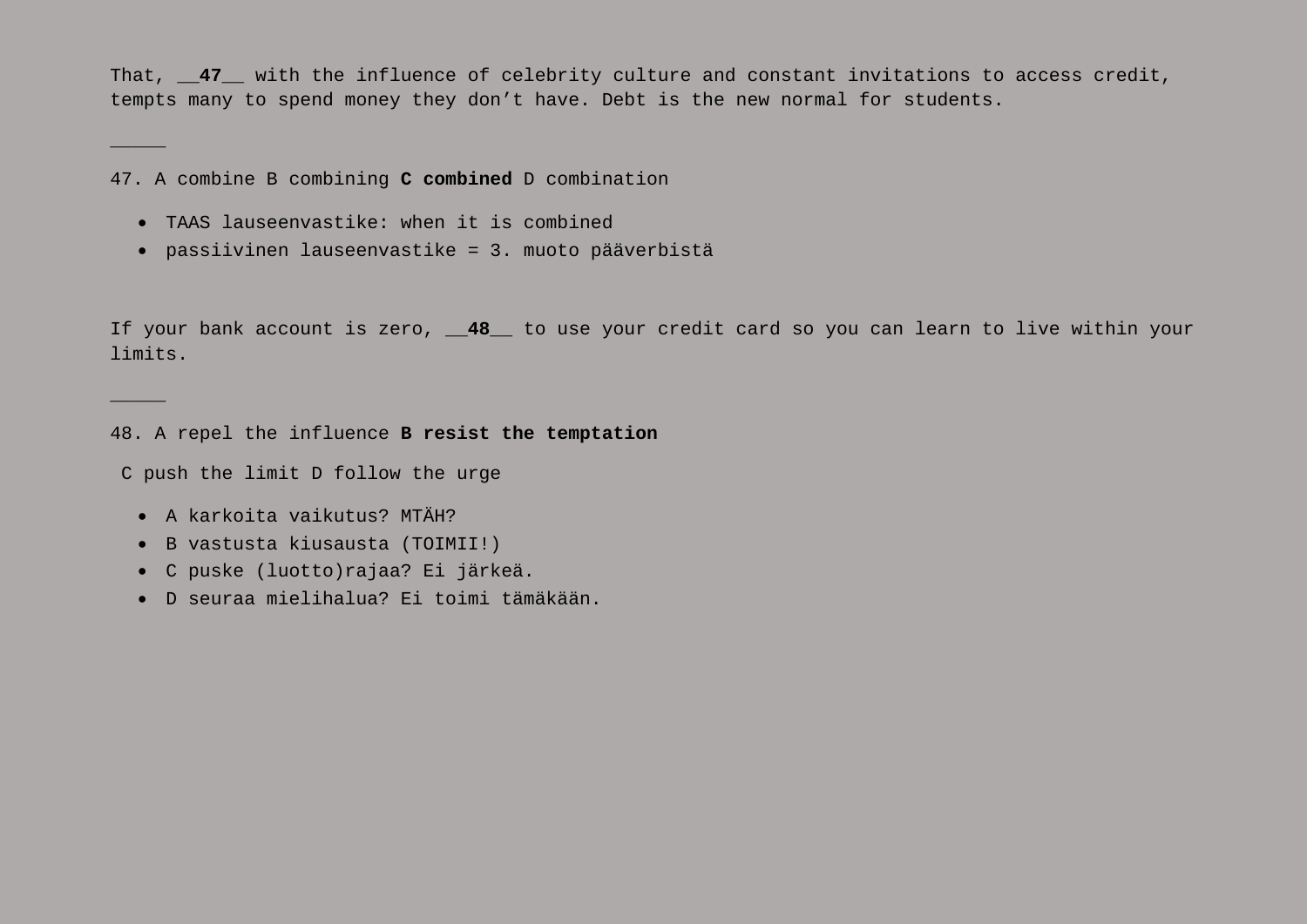Embrace bargain hunting rather than expensive trophy possessions. It may also be wise to shun supersized overdrafts so that you're not inclined to **\_\_49\_\_** for the sake of it.

49. A lend **B borrow** C allow D grant

- lainaamisen kaksi suuntaa: lend antaa lainaksi, borrow ottaa lainaksi Elementary, Dear Watson!  $\odot$
- C sallia D suoda/taata jllkn jtkn. Ei sovi.

It is also important to get into the habit of checking your bank account regularly. Finally, **\_\_50\_\_** to discuss money with your friends.

50. A don't despise B don't entice C don't be surprised

#### **D don't be afraid**

 $\overline{\phantom{a}}$ 

 $\overline{\phantom{a}}$ 

- A tarvitsisi –ing-muotoa peräänsä, silloinkin onnahtelisi
- B myönteisenä voisi toimiakin: entice your friends to discuss money
- C ei oikein ole järkeä
- D älä pelkää Tämä toimii!

The Independent, Saturday 27 September 2014 (adapted)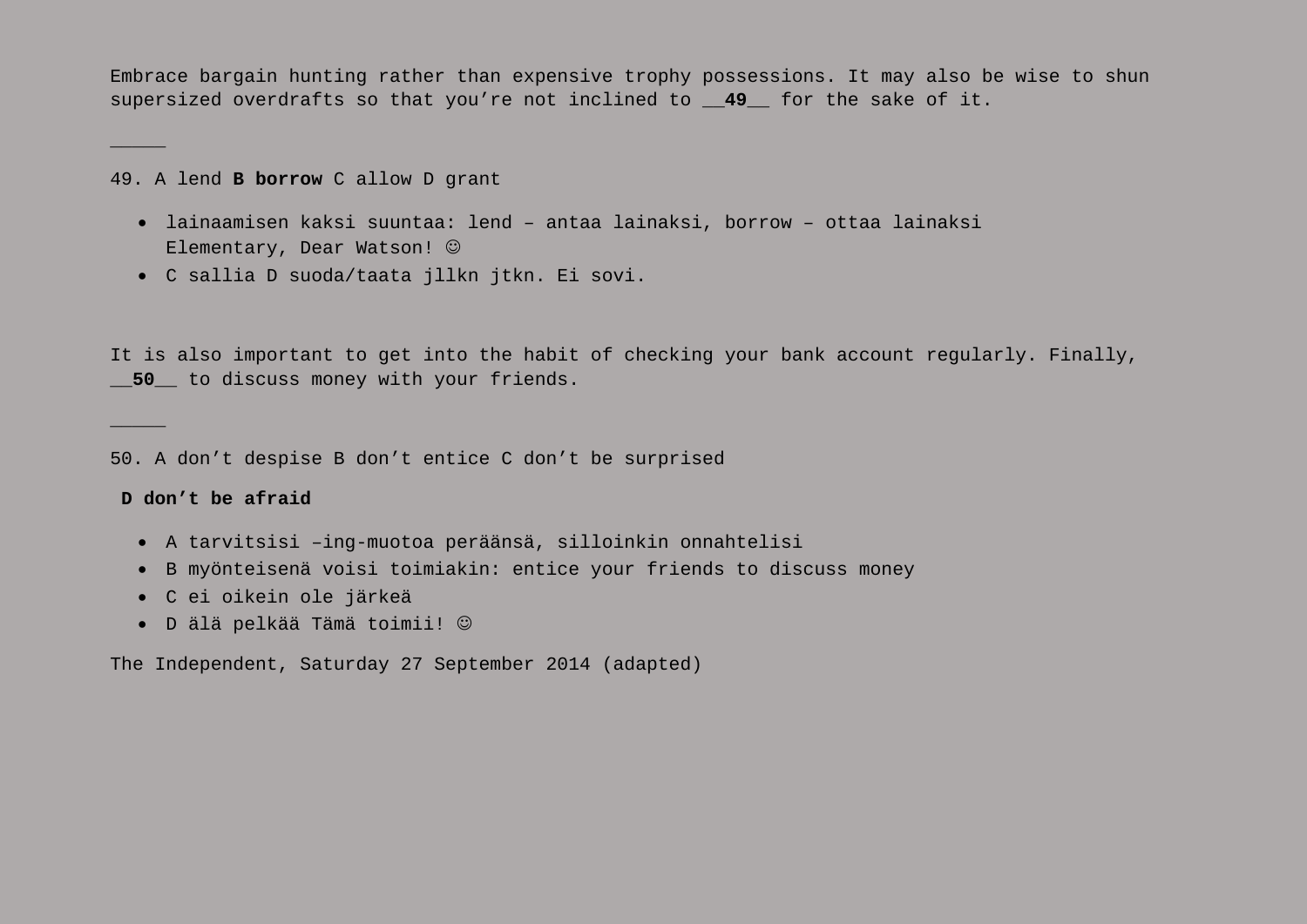2.2 Fill in the blanks using suggestions when given. Write your answers in the given order on side B of the answer sheet. Write each answer on a separate line. Please write clearly.

2.2 Fill in the blanks using suggestions when given. Write your answers in the given order on side B of the answer sheet. Write each answer on a separate line. Please write clearly.

## **British football by Terry Venables**

Daniel Sturridge **\_\_1\_\_** for Liverpool yesterday but I would have still preferred to see him in Roy Hodgson's squad, **\_\_2\_\_** or not. In fact Roy really should have put his foot down, without a shadow of a doubt.

1. ei pelannut / spelade inte

**1. did not play / didn't play**

2. injure

 $\mathcal{L}$ 

 $\mathcal{L}$ 

**2. injured**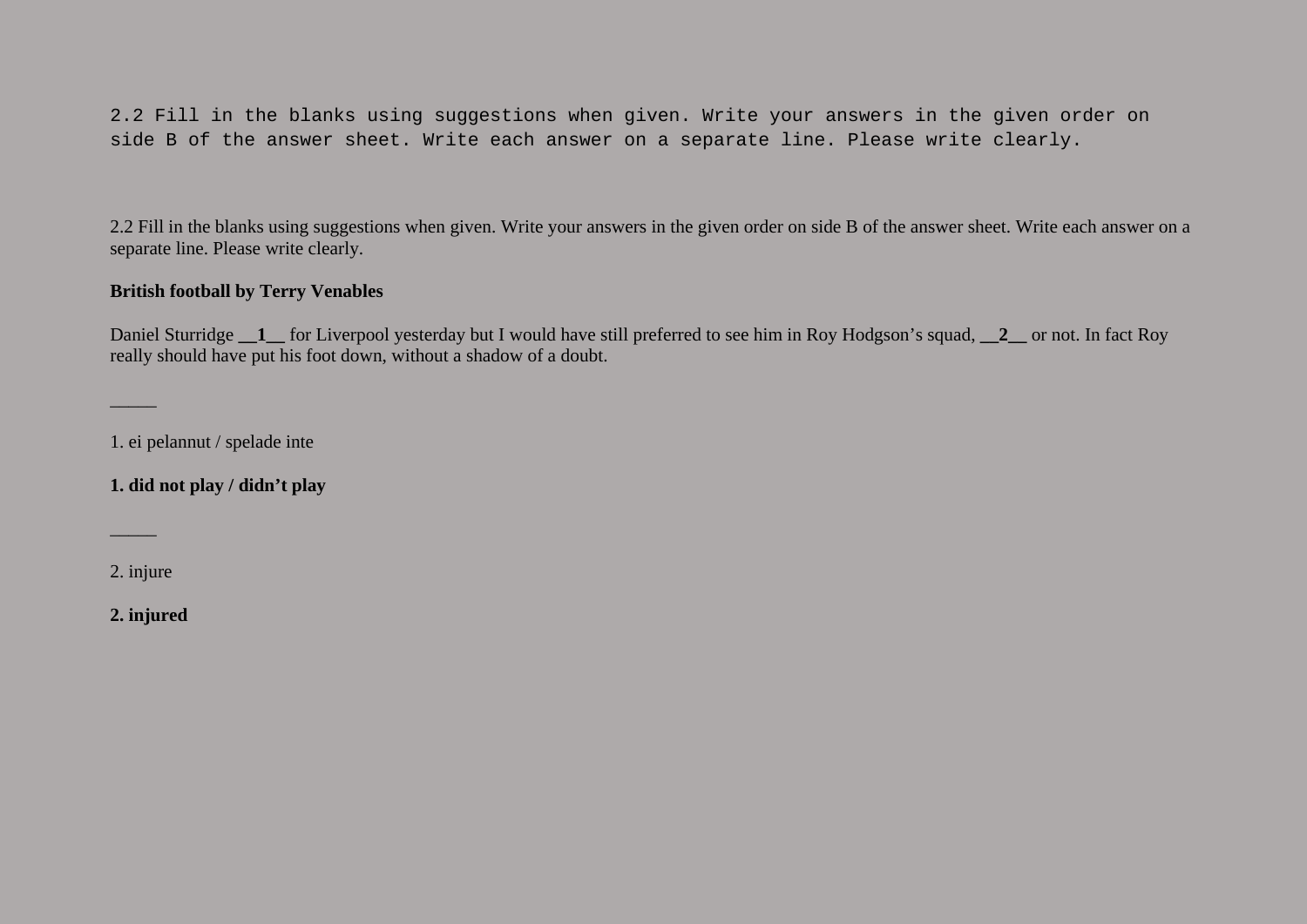**\_\_3\_\_** competitive international games, England have **\_\_4\_\_** the players they want. Sturridge is a vital player for Hodgson; we are not so blessed with prolific strikers that his absence won't  $\overline{\phantom{a}}$  5.

3. prepositio/ preposition

**3. In / For / As for / As to**

4. oikeus ottaa / rätten att ta

**4. (got) the right to take/pick**

5. feel

 $\sim$ 

 $\mathcal{L}$ 

 $\overline{\phantom{a}}$ 

**5. be felt**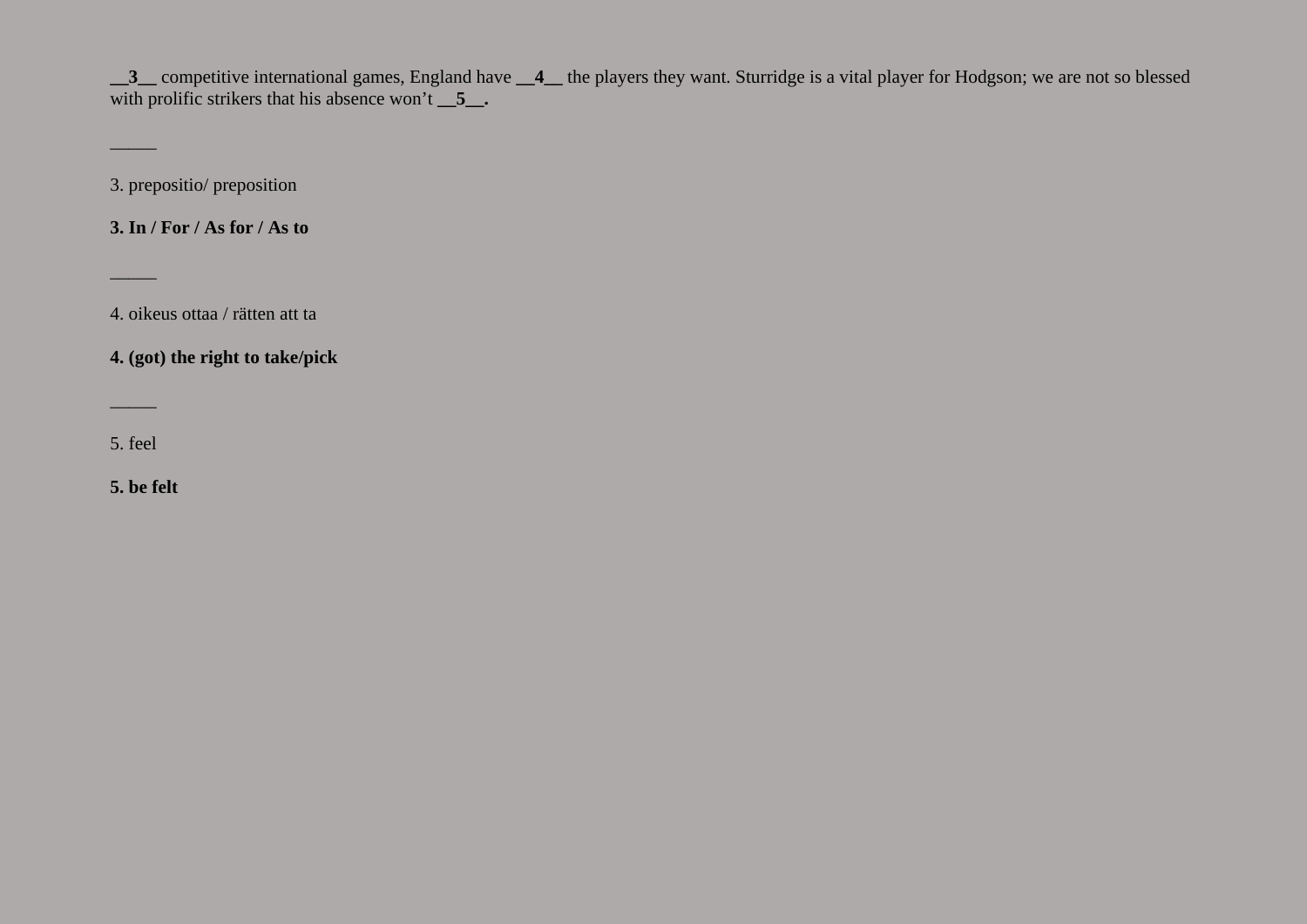Roy's decision to not include him in his squad for the European Championship qualifiers against San Marino and Estonia has left an impression that he **6–7** by the Liverpool manager, Brendan Rodgers. Rodgers still blames Sturridge's current thigh injury on him **8** by England the last time they met up. I wonder if Roy is feeling a bit guilty about it, and is now just trying to be a good chap.

6–7. dictate

 $\mathcal{L}$ 

**6. has been dictated / was dictated / is dictated / may have been dictated**

# **/ is being dictated / was being dictated**

**7. to** (hankalat kohdat, mutta sama verbi tulee tekstissä myöhemmin TOISEN KERRAN, joten hyvät hoksottimet ovat todella tarpeen)

8. over-train

 $\mathcal{L}$ 

**8. being over-trained / having been over-trained**

**-tässä kohtaa hyväksytään yhteenkirjoitettuna**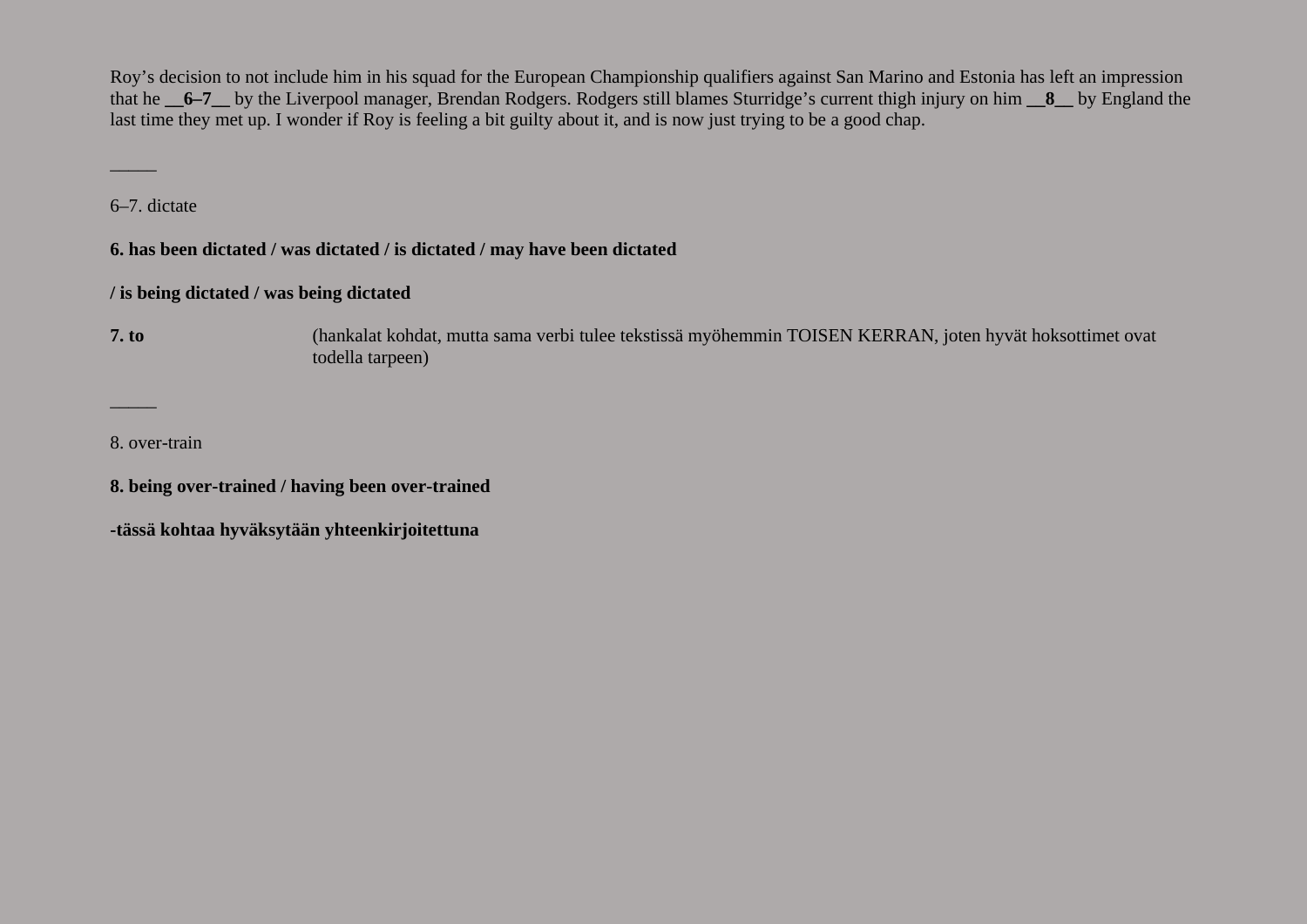As I was the England manager and a club manager did not want me to take a player who was **\_\_9\_\_**, I would say: 'Excuse me, but you can't dictate to me.' Of course, I tried to have a good relationship with them, **\_\_10**\_\_ I did. **\_\_11**\_\_ was never a situation where I didn't physically take a player I wanted to include.

9. saatavilla/tillgänglig

**9. available**

 $\mathcal{L}$ 

 $\mathcal{L}$ 

10. pronomini/ pronomen

**10. which**

11.

 $\mathcal{L}$ 

**11. There**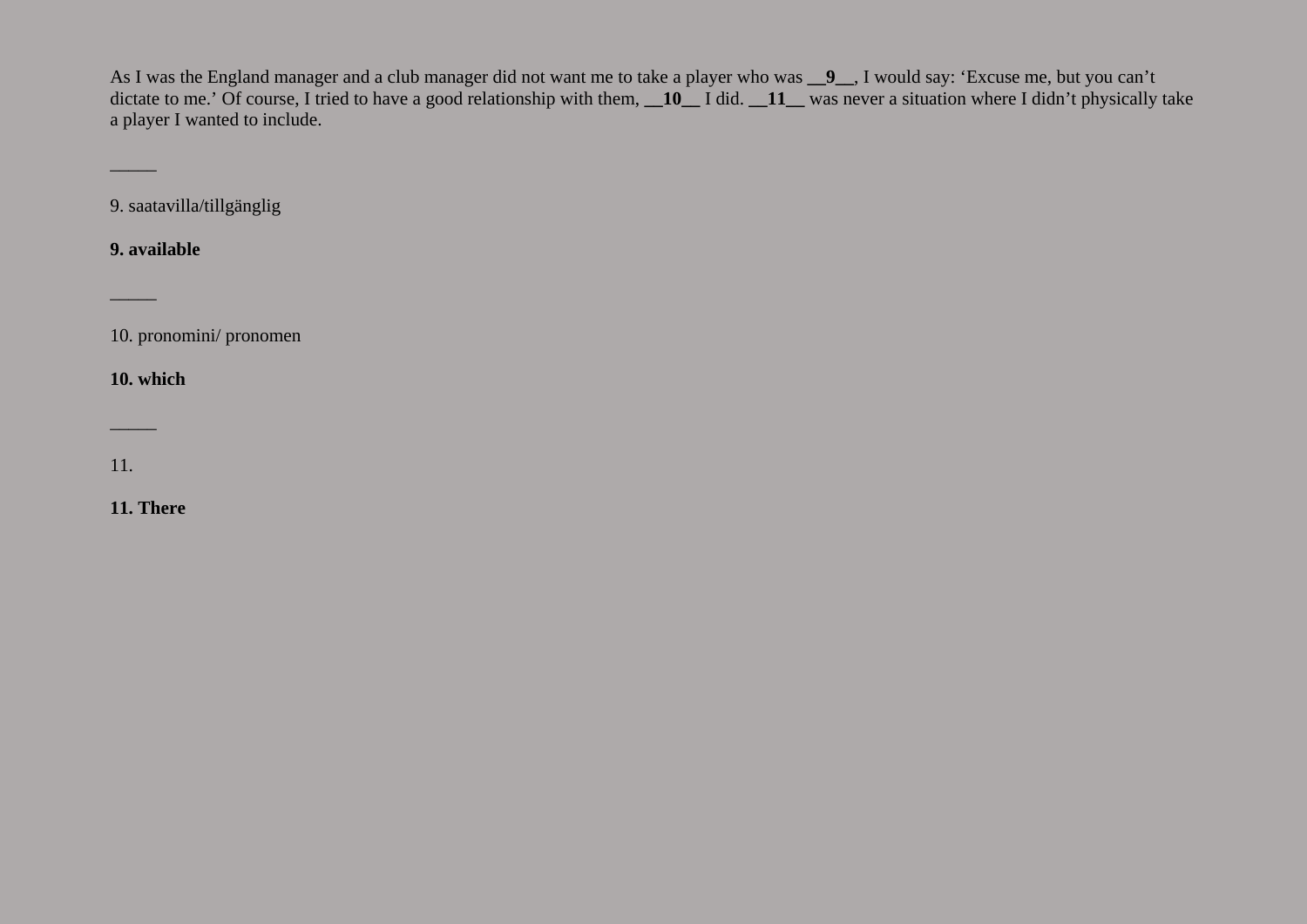So I certainly wouldn't have been **\_\_12\_\_** accommodating **\_\_12\_\_** Roy has been. And I would have spoken directly to Sturridge in this instance and said: 'As far as I'm concerned you're chosen. And if you don't come, **\_\_13\_\_.**'

12.

 $\mathcal{L}$ 

 $\mathcal{L}$ 

**12. as…as**

**- käy myös vain kerran kirjoitettuna**

13. se riippuu sinusta / det beror på dig

**13. it's up to you / it depends on you**

**/ that's up to you / that depends on you**